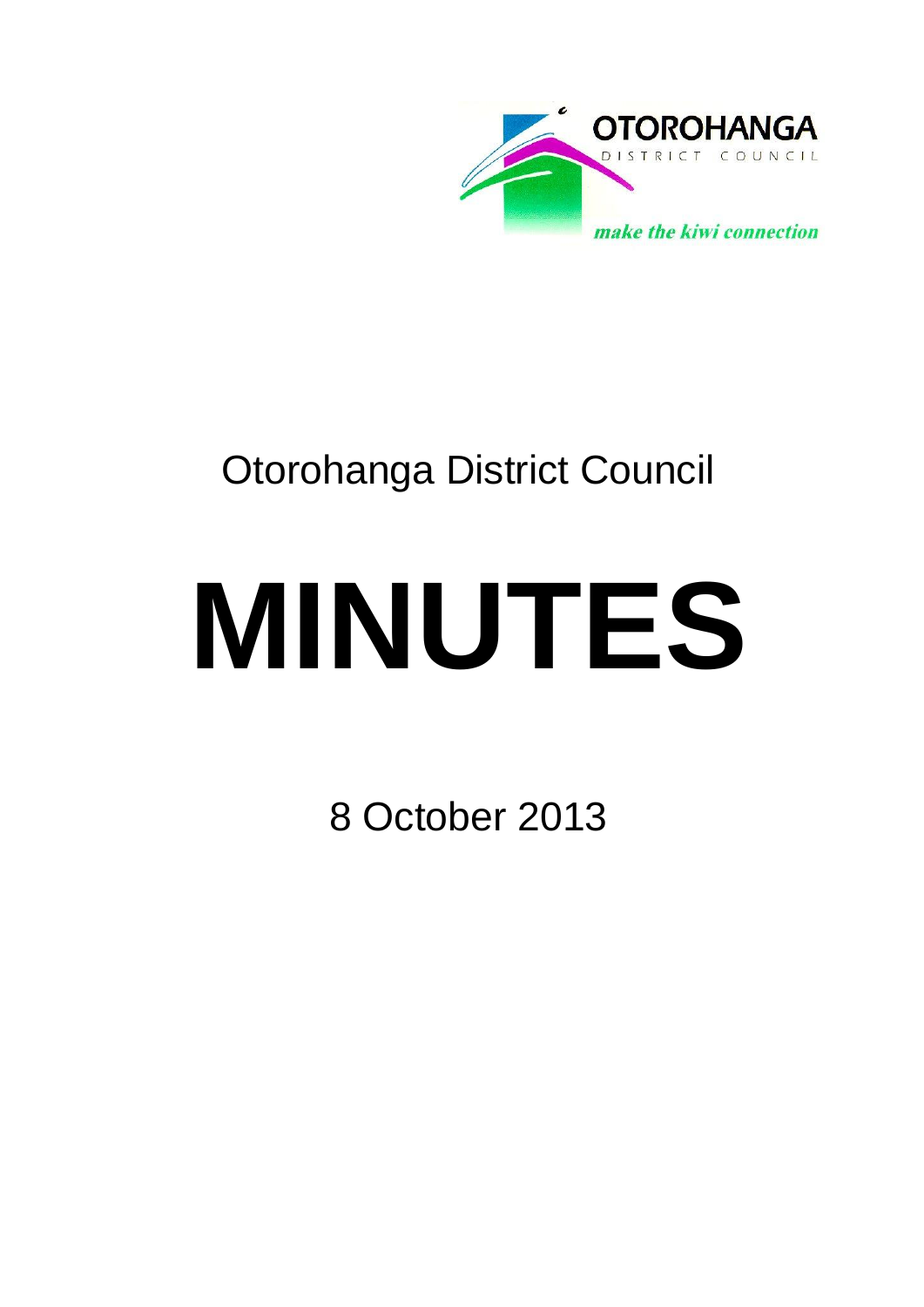### **OTOROHANGA DISTRICT COUNCIL**

8 October 2013

Minutes of an ordinary meeting of the Otorohanga District Council held in the Council Chambers, Maniapoto St, Otorohanga on Tuesday 8 October 2013 commencing at 10.12am.

## **MINUTES**

Minutes are unconfirmed and subject to amendment at the next meeting of Council.

#### **ORDER OF BUSINESS:**

| <b>ITEM</b>                                       | <b>PRECIS</b>                                                                                 | <b>PAGE</b>    |
|---------------------------------------------------|-----------------------------------------------------------------------------------------------|----------------|
| <b>PRESENT</b>                                    |                                                                                               | 1              |
| <b>IN ATTENDANCE</b>                              |                                                                                               | 1              |
| <b>APOLOGIES</b>                                  |                                                                                               | 1              |
| <b>OPENING PRAYER</b>                             |                                                                                               |                |
| <b>ITEMS TO BE CONSIDERED IN GENERAL BUSINESS</b> |                                                                                               |                |
|                                                   | CONFIRMATION OF MINUTES - 17 SEPTEMBER 2013                                                   | 1              |
| <b>REPORTS</b>                                    |                                                                                               | 1              |
| Item $393$                                        | OTOROHANGA COMMUNITY BOARD MINUTES 12 SEPTEMBER 2013                                          | 1              |
| Item $394$                                        | KAWHIA COMMUNITY BOARD MINUTES FOR 20 & 26 SEPTEMBER 2013                                     | 1              |
| Item $395$                                        | ENVIRONMENTAL HEALTH OFFICER/LIQUOR LICENSING INSPECTOR'S<br>REPORT FOR JULY - SEPTEMBER 2013 | 2              |
| Item $396$                                        | DECISION OF HEARINGS COMMITTEE ON AWATANE ROAD QUARRY -<br>RM130016                           | 2              |
| Item 397                                          | AMENDMENT TO LIQUOR CONTROL BYLAW                                                             | 3              |
| Item 398                                          | DRAFT ANNUAL REPORT TO 30 JUNE 2013                                                           | 3              |
| <b>GENERAL</b>                                    |                                                                                               | 4              |
| Item 399                                          | <b>PUTI RESERVE</b>                                                                           | 5              |
|                                                   | <b>MOTION TO EXCLUDE THE PUBLIC</b>                                                           | 6              |
| Item $400$                                        | CHIEF EXECUTIVE'S REMUNERATION                                                                | $\overline{7}$ |
| <b>MEETING CLOSURE</b>                            |                                                                                               |                |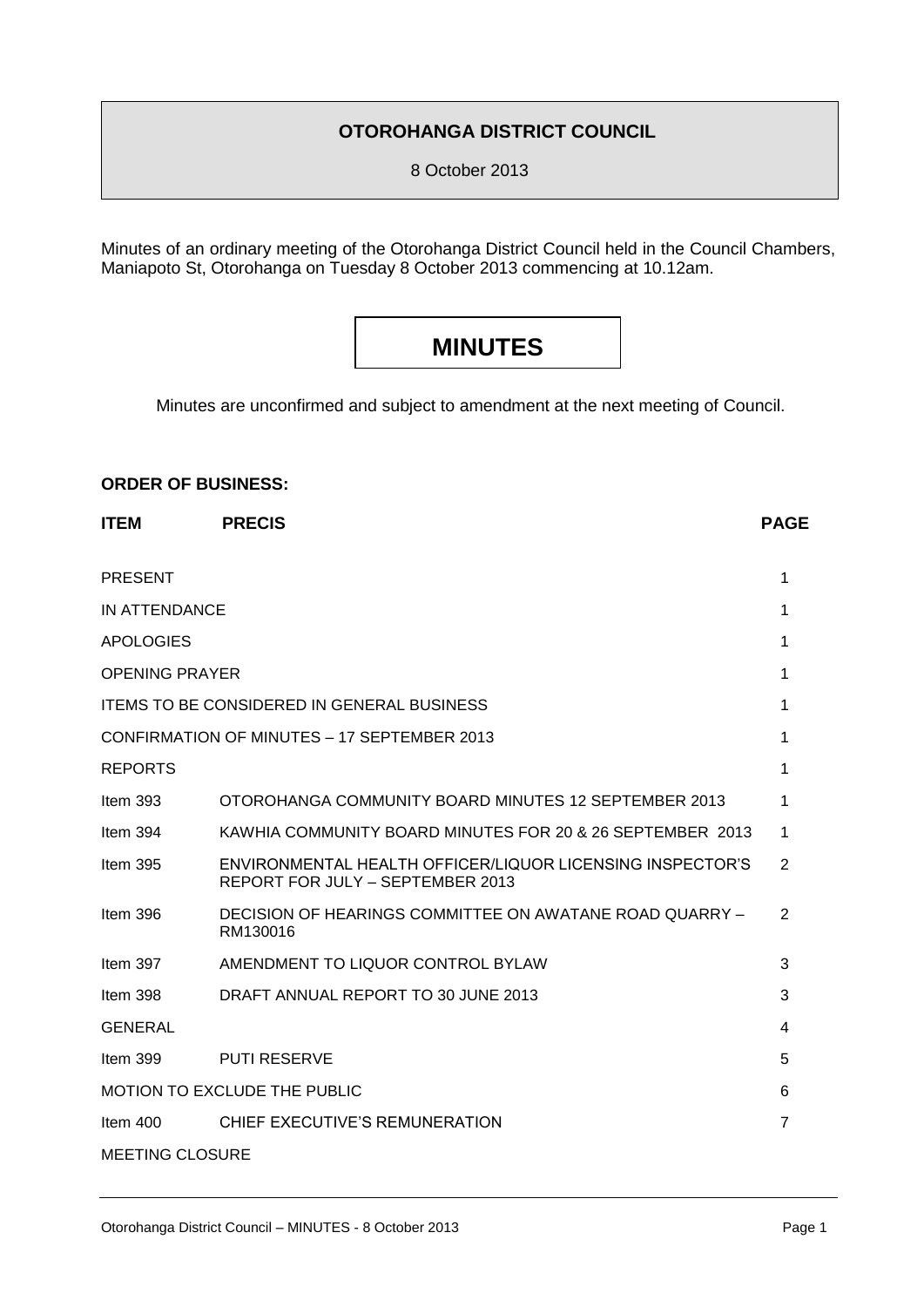#### **PRESENT**

Mr DF Williams (Mayor), Crs MM Baxter, S Blackler, RM Johnson, AG Ormsby, KC Phillips, DM Pilkington and RJ Prescott.

#### **IN ATTENDANCE**

Messrs DC Clibbery (Chief Executive & Engineering Manager), GD Bunn (Finance & Administration Manager), AR Loe (Environmental Services Manager) and CA Tutty (Governance Supervisor).

#### **OPENING PRAYER**

His Worship read the Opening Prayer.

#### **ITEMS TO BE CONSIDERED IN GENERAL BUSINESS**

**Resolved** that the report on the Chief Executive's remuneration and the matter of mowing Puti Reserve at Kawhia be considered in General Business which may require a resolution.

#### **Cr Pilkington / Cr Blackler**

#### **CONFIRMATION OF MINUTES – 17 SEPTEMBER 2013**

**Resolved** that the minutes of the meeting of the Otorohanga District Council held on 17 September 2013, as previously circulated, be approved as a true and correct record of that meeting.

#### **Cr Blackler / Cr Baxter**

Cr Pilkington referred to the item relating to the Draft Management Accounts to 30 June 2013, in particular to her query regarding unsealed pavement maintenance work, and explained that this query was in respect of Capital Expenditure.

#### **REPORTS**

#### **Item 393 OTOROHANGA COMMUNITY BOARD MINUTES 12 SEPTEMBER 2013**

#### **Resolved**

That the minutes of the meeting of the Otorohanga Community Board held on 12 September 2013 be received.

#### **Cr Prescott / Cr Ormsby**

Cr Prescott, on behalf of the Otorohanga Community Board, thanked Council for its support towards the joint Otorohanga District Development Board and Otorohanga Community Board project to install fibre optic cable that will enable properties on Progress Drive, part of Huiputea Drive, and the southern section of the Main North Road to access high speed internet broadband services. The Chief Executive advised that he has written to Chorus seeking confirmed costings for the project and other information such as a likely completion date.

#### **Item 394 KAWHIA COMMUNITY BOARD MINUTES 20 & 26 SEPTEMBER 2013**

#### **Resolved**

That the minutes of the meetings of the Kawhia Community Board held on 20 & 26 September 2013 be received.

#### **Cr Pilkington / Cr Phillips**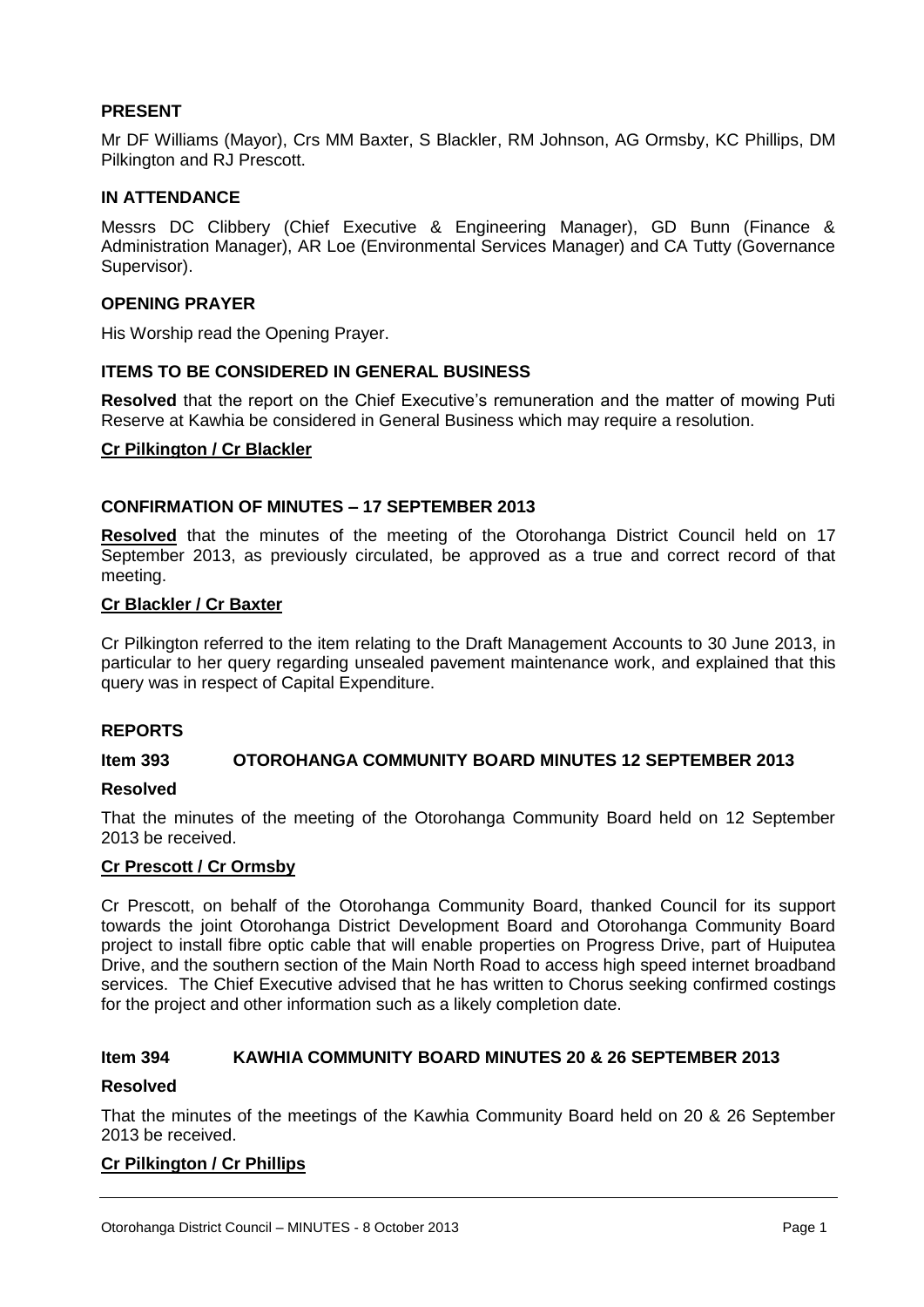#### **LIQUOR CONTROL BYLAW**

Cr Pilkington reported that the September meeting of the Kawhia Community Board had been brought forward a week earlier and that Council at its meeting held on 17 September 2013 did not approve a total year round liquor ban in Kawhia and Aotea. She said this matter has been referred back to the Kawhia Community Board to have further discussion and consultation with the Community on potentially appropriate changes to the Liquor Control Bylaw 2007. Cr Pilkington advised that following the 20 September meeting an emergency meeting of the Kawhia Community Board was held on 26 September 2013 to resolve a proposal that the Liquor Control Bylaw 2007 be amended to extend the period of restriction in Kawhia and Aotea to that from 23 December, 4.00pm to the following Waitangi Day. Members were informed that this schedule was required in order to meet the statutory requirements, if a change was to be in place for the forthcoming summer.

#### **PONTOON**

Cr Pilkington referred to Kawhia Harbour Services and sought clarification of the work carried out on the pontoon and the wharf. The Engineering Manager undertook to look into the matter.

#### **Item 395 ENVIRONMENTAL HEALTH OFFICER/LIQUOR LICENSING INSPECTOR'S REPORT FOR JULY – SEPTEMBER 2013**

#### **Discussion**

The Environmental Services Manager presented the Environmental Health Officer/Liquor Licensing Inspector's report for the period July to September 2013.

The Environmental Services Manager reported that an application has been received from the Services & Citizen Club to change its current Club Licence to that of a Tavern Licence. He said it will be necessary to look into the matter of the transfer of the Gambling Licence under the current Policy. In reply to Cr Phillips as to why the Services & Citizens Club is requesting a change, the Environmental Services Manager replied that with only a Club Licence, entrance to the premises is restricted to members only or by their invitation. He reported that there appears to be some tension between the two local Clubs operating. Cr Pilkington queried whether the gambling aspect is not a venue issue. The Environmental Services Manager replied he would need to check whether this is a venue or a body corporate issue. Cr Ormsby advised that the gambling machines within the Otorohanga Club are actually owned by the Club.

#### **Resolved**

That the Environmental Health Officer / Liquor Licensing Inspector's report for July 2013 to September 2013 be received.

#### **Cr Johnson / Cr Baxter**

#### **Item 396 DECISION OF HEARINGS COMMITTEE ON AWATANE ROAD QUARRY – RM130016**

#### **Discussion**

The Environmental Services Manager requested that this item be postponed as the Hearings Committee have had a meeting on site and that there is concern over the southern approach to the entrance way.

#### **Resolved**

That the decision of the Hearings Committee on the Awatane Road Quarry be made available as soon as it is known.

#### **Cr Blackler / Cr Baxter**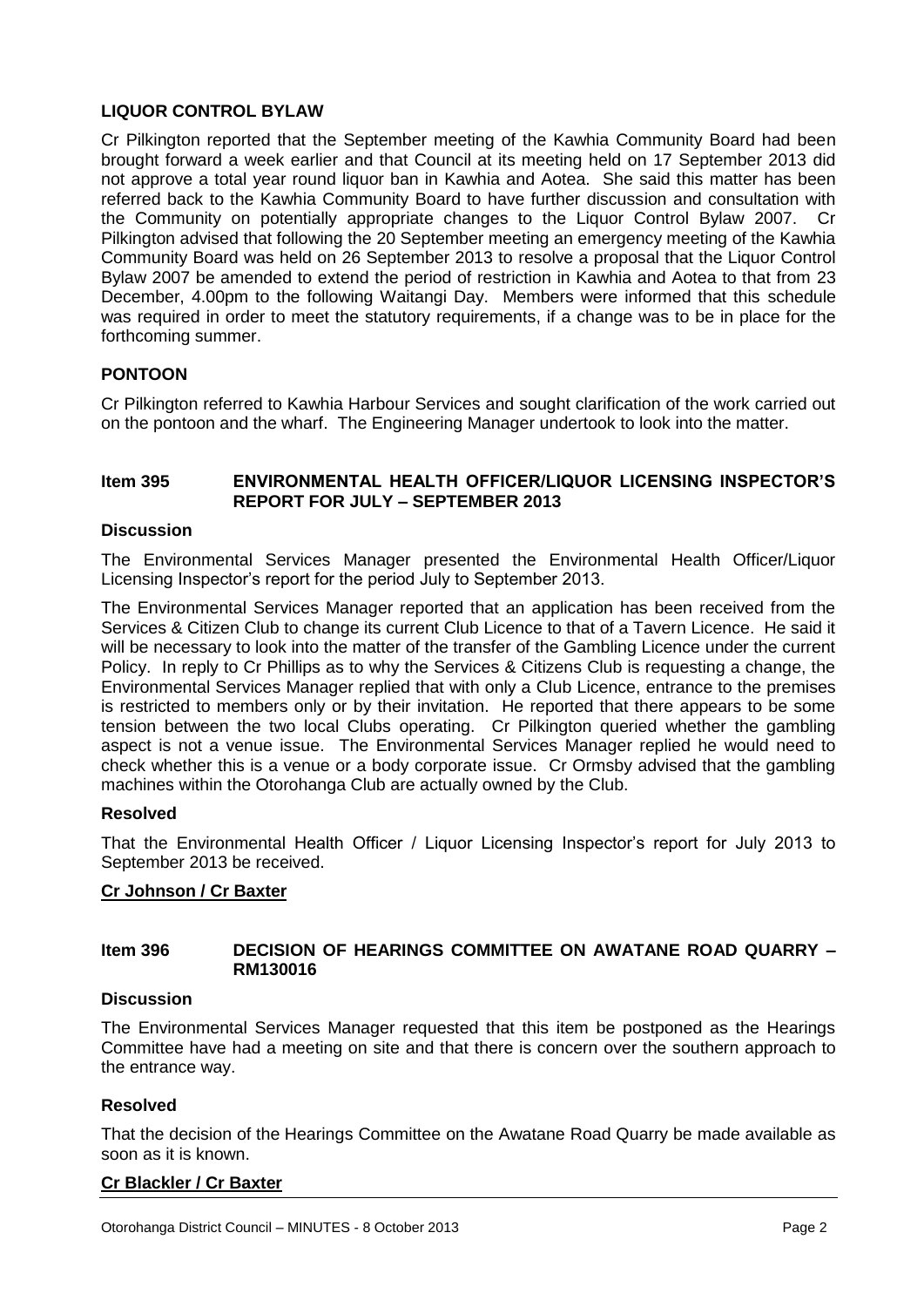#### **Item 397 AMENDMENT TO LIQUOR CONTROL BYLAW 2007**

#### **Discussion**

The Environmental Services Manager summarised a report on a proposal to amend Council's Liquor Control Bylaw 2007 by extending the period of the Liquor Ban at Kawhia & Aotea to include all of the summer holiday period up to and including Waitangi Day. Cr Pilkington reported that this will create a three week extension of the current Bylaw over the holiday period when there is more likelihood of anti-social behavior taking place. She said misunderstandings on what was being proposed have been corrected however, no person believes that this action is a 'magic pill', it is only a tool to assist in keeping the Community safe. Cr Pilkington reported that it is hoped this new proposal will find favour within the Community in an effort to make the Community a safer place. His Worship said there is a huge responsibility on the Kawhia & Aotea Communities to make efforts in keeping their Communities safe.

His Worship acknowledged the work of Cr Pilkington, Kawhia Community Board Members and other persons involved for their efforts in achieving this result. He said this reflects well on the Board. Cr Pilkington expressed the opinion that those involved were trying to get the best result for the Community.

#### **Resolved**

**That** 

- 1. The report be received.
- 2. Otorohanga District Council amend the Liquor Control Bylaw 2007 by extending the current liquor ban to cover the period from Christmas Eve through to and including Waitangi Day.
- 3. The proposed amendment contained in the Statement of Proposal be approved by Council for notification in accordance with the Special Consultative Procedure of the Local Government Act 2002.

#### **Cr Pilkington / His Worship**

Cr Phillips suggested that once the ban period is over that an evaluation of its effectiveness be undertaken by the Kawhia Community Board for report back to Council. Cr Pilkington said, should any issues be identified then this will go to the Kawhia Community Board and in turn will be reported back to Council. Cr Blackler referred to the question and answers section of the report and suggested that this be placed in the next Council newsletter.

#### **Item 398 DRAFT ANNUAL REPORT TO 30 JUNE 2013**

#### **Discussion**

The District Accountant attended the meeting and referred Members to the draft Annual Report to 30 June 2013 and asked whether they had any questions or concerns regarding this. Cr Phillips expressed the opinion that the report is very 'readable'. The District Accountant then answered and/or clarified Members questions.

The Finance & Administration Manager extended his thanks to the District Accountant for the huge amount of work he had put into the preparation of the document. He said he has to deal with Council's Auditors and that the preparation of the Report is a huge undertaking.

#### **Resolved**

The Draft Annual report for the year ended 30 June 2013 be adopted.

#### **Cr Prescott/Cr Phillips**

The District Accountant thanked Members and staff for their assistance and input into the preparation of the Annual Report. He said this has been very much appreciated by himself.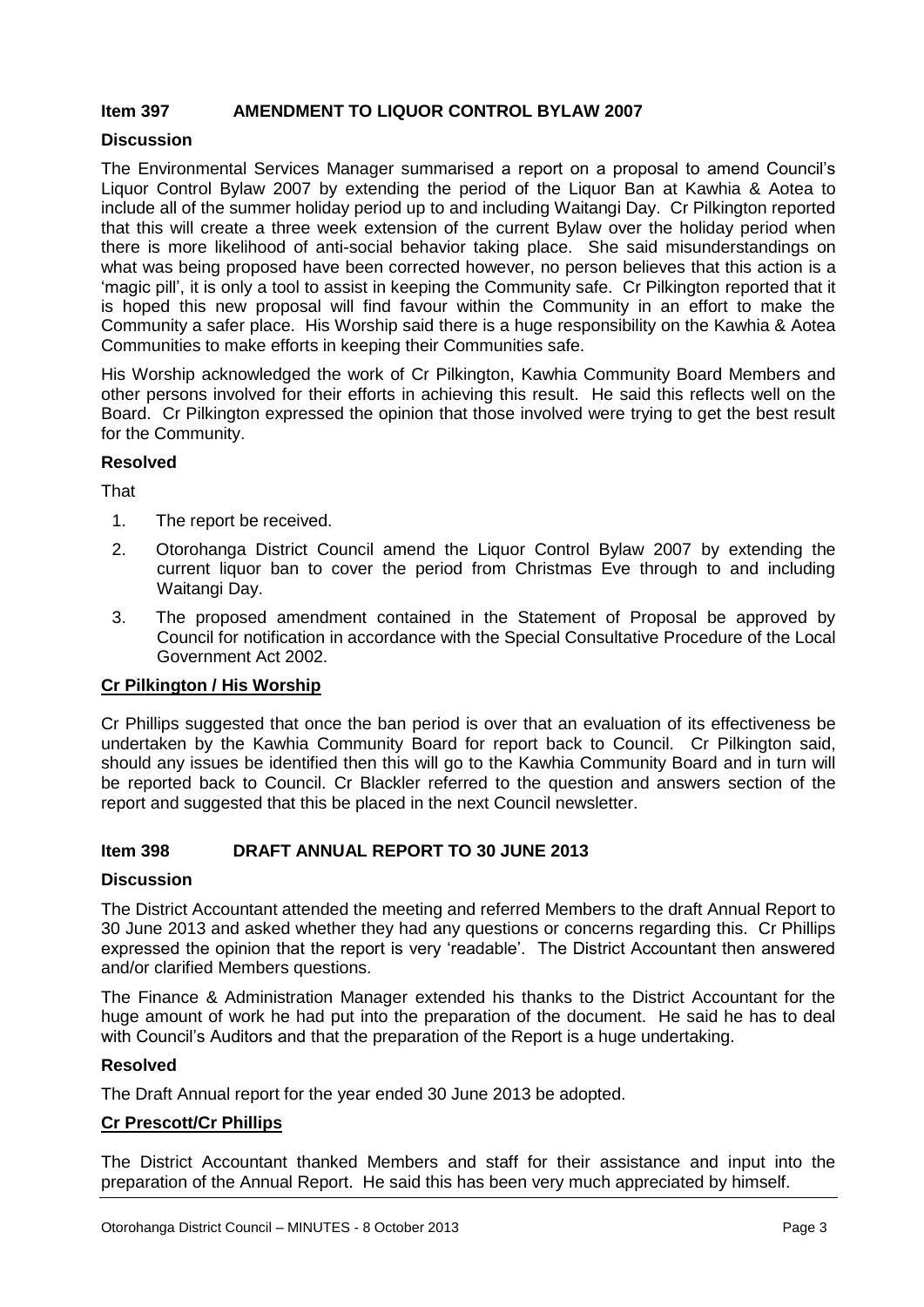#### **GENERAL**

#### **WAIKATO REGIONAL COUNCIL – JOINT WORKING PARTY COMMITTEE**

Cr Johnson reported on his attendance at a Joint Working Party (JWP) meeting held on 17 September 2013 at Te Aroha. He attended the meeting on behalf of His Worship. Cr Johnson advised that the JWP has the purpose of sharing resources and working together to respond to the forthcoming Regional Policy Statement (RPS) for the Waikato Regional Council (WRC). He reported that it has been in action since April 2009 and its current stage is to support or amend the response regarding the WRC's position on appeals to the RPS. He said this is to give staff direction for its response to the WRC.

Cr Johnson said a potential issue for Otorohanga is that the (2A) Criteria for Biodiversity in the coastal environment is too open/subjective and could potentially capture any piece of land. He said the JWP has left this to individual Council's to pursue if they wish. He said Council could potentially have to amend the District Plan or there would be extra cost if it wished to pursue the matter.

Cr Johnson reported that further discussions revolved around Significant Natural Areas indigenous biosecurity opposing wording of 'No Net Loss' is too high a threshold to achieve and would not be practical, outstanding natural landscapes and amenity values. He said there is some concern over protection of adjacent areas and that the JWP felt it too restrictive.

As for where to from here, Cr Johnson highlighted the following –

- 1. Do we want to be part of the JWP?
- 2. How will it be represented after the elections?
- 3. What will be the additional cost?

Cr Johnson advised that the next meeting is tentatively proposed to be before 20 November 2013.

Council's Environmental Services Manager referred to the WRC appeals which are currently in negotiation with the appellants however, they are on schedule to report to the Environment Court. His Worship said hopefully there will be a change in WRC Councillors following the forthcoming local elections. Cr Pilkington suggested that this Council keep involved and that the WRC have a long history of being 'staff driven'.

#### **FAREWELL TO ELECTED MEMBERS**

Cr Johnson acknowledged this will be His Worship's last Council meeting and said it has been a pleasure to work under his leadership. He asked His Worship to re-consider his future as he has been admired by all for the excellent work he has carried out during his term as Mayor. Cr Johnson wished His Worship, Marion & Harvey good luck for the future.

Cr Prescott said he farewelled His Worship at his recent public farewell which was a great evening. He said His Worship has been marvelous for the town and district and that it would be a shame if he dropped off the Local Government scene. Cr Prescott said he has enjoyed six years with His Worship and appreciated his help.

Cr Ormsby expressed his thanks to His Worship and Deputy Mayor Cr Sue Blackler and wished them all the best for their future.

Cr Phillips congratulated His Worship on his role as Mayor and said he is a fantastic person to work with. He said His Worship has so much Local Government knowledge to share, he is sorry to see him go.

The Environmental Services Manager thanked all Members for their assistance during the past three years and to Cr Blackler for her representation on the various Council portfolios. He then expressed a personal acknowledgement to His Worship.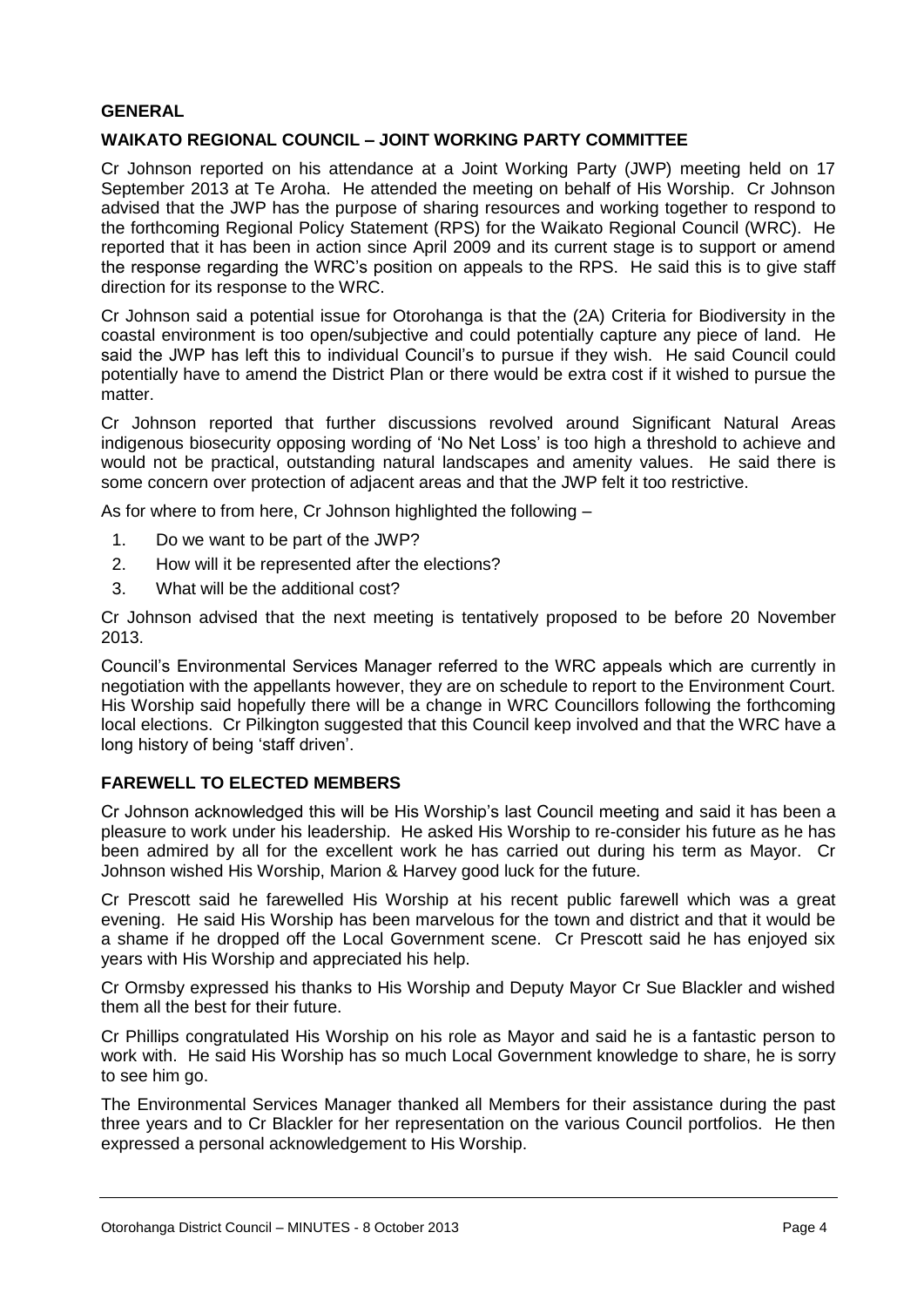Cr Pilkington said His Worship is a warm and wonderful person and thanked him for his leadership, humour, availability and contribution to the affairs of Kawhia.

Cr Pilkington, speaking to Deputy Mayor Cr Blackler, said she is a practical, intelligent person and that she appreciated her great contribution to the affairs of the District.

Cr Blackler said she endorses all the comments to His Worship who has shown strength and character for whatever has arisen. She also thanked Council staff and said she enjoyed working with them all.

Cr Baxter said he attended a recent farewell for Mr Hugh Vercoe, Mayor of Matamata/Piako District Council for 15 years. He said he also has a unique style of leadership. Cr Baxter expressed his thanks and pleasure to all Members of Council and staff in creating a great leadership team and for the encouragement given to him.

The Chief Executive/Engineering Manager said it has been awesome working with all Council members and thanked them for their input and assistance.

The Governance Supervisor thanked His Worship and Councillors for their cooperation and assistance particularly in the recording of minutes. He wished everyone all the best for the future.

The Finance & Administration Manager wished His Worship and Cr Blackler all the best for their futures. He said staff do not realise what a good Council this is, in particular the relationship between Members and staff. He wished Councillors all the best.

#### **ROADING MATTER**

Cr Phillips requested Council's Roading staff be congratulated for their efforts in cleaning up following heavy rain approximately 10 days ago. He referred to the recent cutting down of a gum tree on Road Reserve along Maihiihi Road which he said took approximately three days. Cr Phillips said he could not understand why the tree in question was not dropped into the adjacent farmers paddock. He advised that the work was undertaken by a company called Tree Scape. The Engineering Manager undertook to look into the matter to see what options were available.

Cr Phillips reported that along Honikiwi Road, approximately 300m off the second summit, pavement failure has taken place.

#### **Item 399 PUTI RESERVE**

#### **Discussion**

Cr Pilkington reported an offer has been received from a local Kawhia resident, Mr Lou Sherman, to continue to mow the Puti Reserve along State Highway 31. She said this is not a Council Reserve however, picnic tables are located there. Mr Sherman has been paying to have the mowing carried out as this assists in keeping down the level of rubbish being dumped there. Cr Pilkington said Mr Sherman is prepared to continue having the Reserve mown however, these costs could be met from the Districts Reserves account. She said the estimated cost will be approximately \$500pa. His Worship advised that this is a rural Reserve however, the Kawhia Community Board has always considered the area to be the gateway to the Kawhia peninsula. He said the Board has always taken an interest in this area however, he felt it was not appropriate for a private person to be funding the mowing. He said his only caution would be that other areas around the District could also be identified to be maintained. His Worship said personally, he felt this would be a wise spend of money.

Cr Pilkington expressed the opinion this is a special rural area and well worth the proposed spending. The Engineering Manager advised that this area is not a Sundry District Reserve but he had no concerns with the proposed spending however, he felt that this should not be a trend to develop it into a significant Reserve.

#### **Resolved**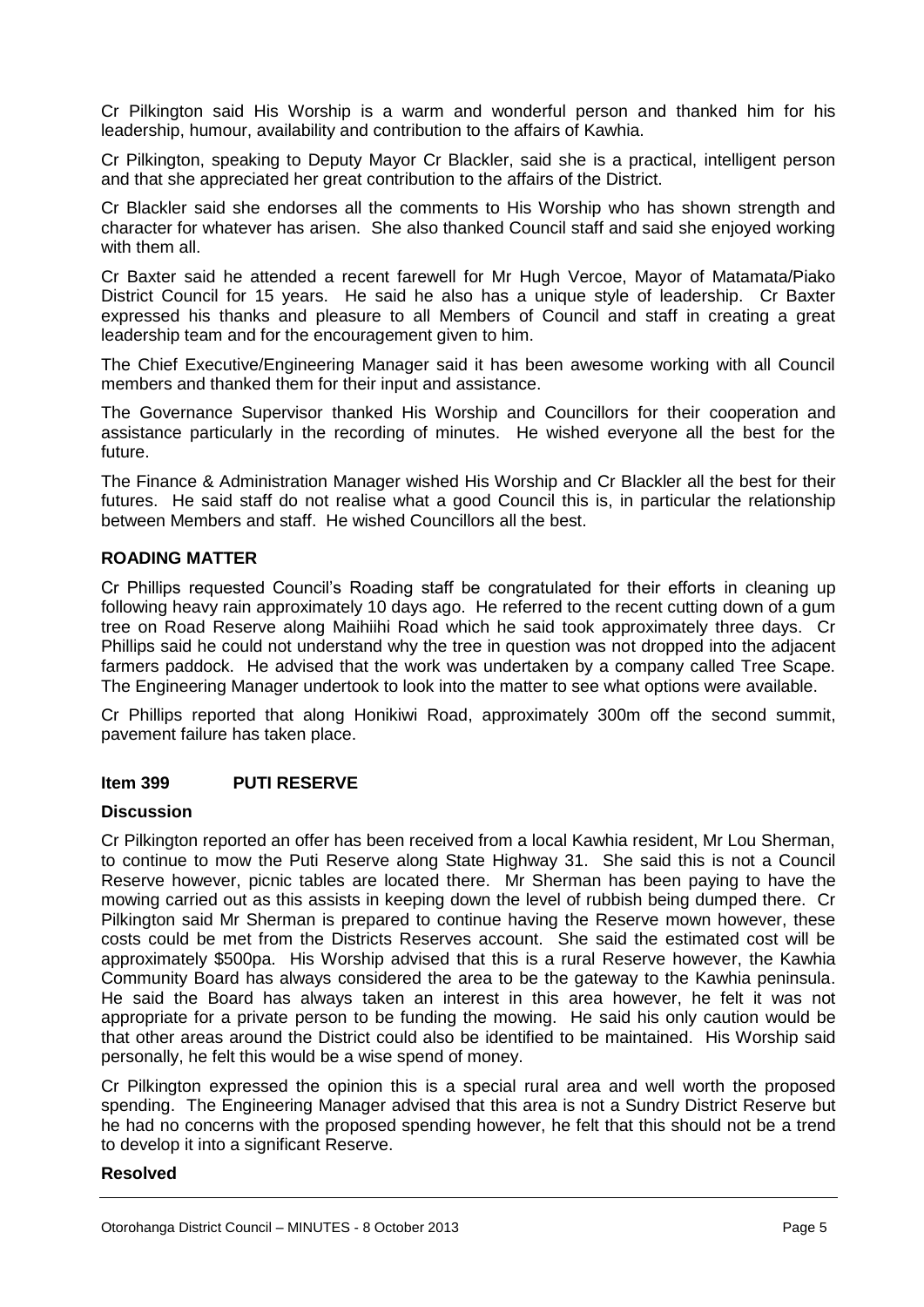That the Otorohanga District Council approve funding from the District Reserves account to meet the cost of mowing the Puti Reserve.

#### **Cr Pilkington / Cr Prescott**

#### **WAIPA RIVER**

Cr Baxter referred to the recent flooding of the Waipa River a couple of weeks ago and highlighted the fact that trees, which had recently been removed and piled up, were floating down the river. He said these need to be addressed. It was agreed this is a WRC issue.

#### **WAIPA RIVER JOINT MANAGEMENT COMMITTEE**

The Environmental Services Manager reported on his attendance at a recent meeting of the Committee which he said was really held to re-confirm the relationship. He said the Committee is feeling its way regarding co-management however, it will be identified when it is necessary for decisions to be made.

#### **MANGAPHIO BRIDGE**

The Engineering Manager referred to the proposal to paint the Mangaphio Bridge and reported that staff were not comfortable with the tendered prices to carry this work out. He said it has been decided to defer the work until next year.

#### **QUOTABLE VALUE**

The Finance & Administration Manager reported on the results of a recent re-valuation of the District, effective as at 1 October 2013. He advised that overall the District valuation has come down 4.3 percent, with Otorohanga residential down 8.8 percent and an 11 percent decrease in Kawhia. His Worship reported that these valuations are based on actual sales and are carried out every three years.

#### **HIS WORSHIPS FAREWELL RESPONSE**

His Worship thanked everyone for their kind words and made reference to his farewell and the gifts presented and said these will be very special to him. His Worship said it had been a privilege to be on Council and in the position of Mayor for the past nine years. He said he has appreciated the support of Members when required and the action taken when it has been necessary to 'reign him in'. He said he has really enjoyed the relationship held with each member.

His Worship extended good luck for those Members standing in the forthcoming Local Government elections. He expressed the opinion that everyone has the potential to be a Mayor, but not necessarily a good one.

His Worship spoke to staff and said he has enjoyed the great relationship with staff which is a credit to the Management Team.

#### **PRESENTATION TO CR BLACKLER**

His Worship carried out a presentation to retiring Deputy Mayor Cr Blackler.

#### **MOTION TO EXCLUDE THE PUBLIC**

#### **Resolved**

"THAT the Otorohanga District Council, pursuant to Section 48, Local Government Official Information and Meetings Act 1987, resolves that the public be excluded from the following parts of the proceedings of this meeting.